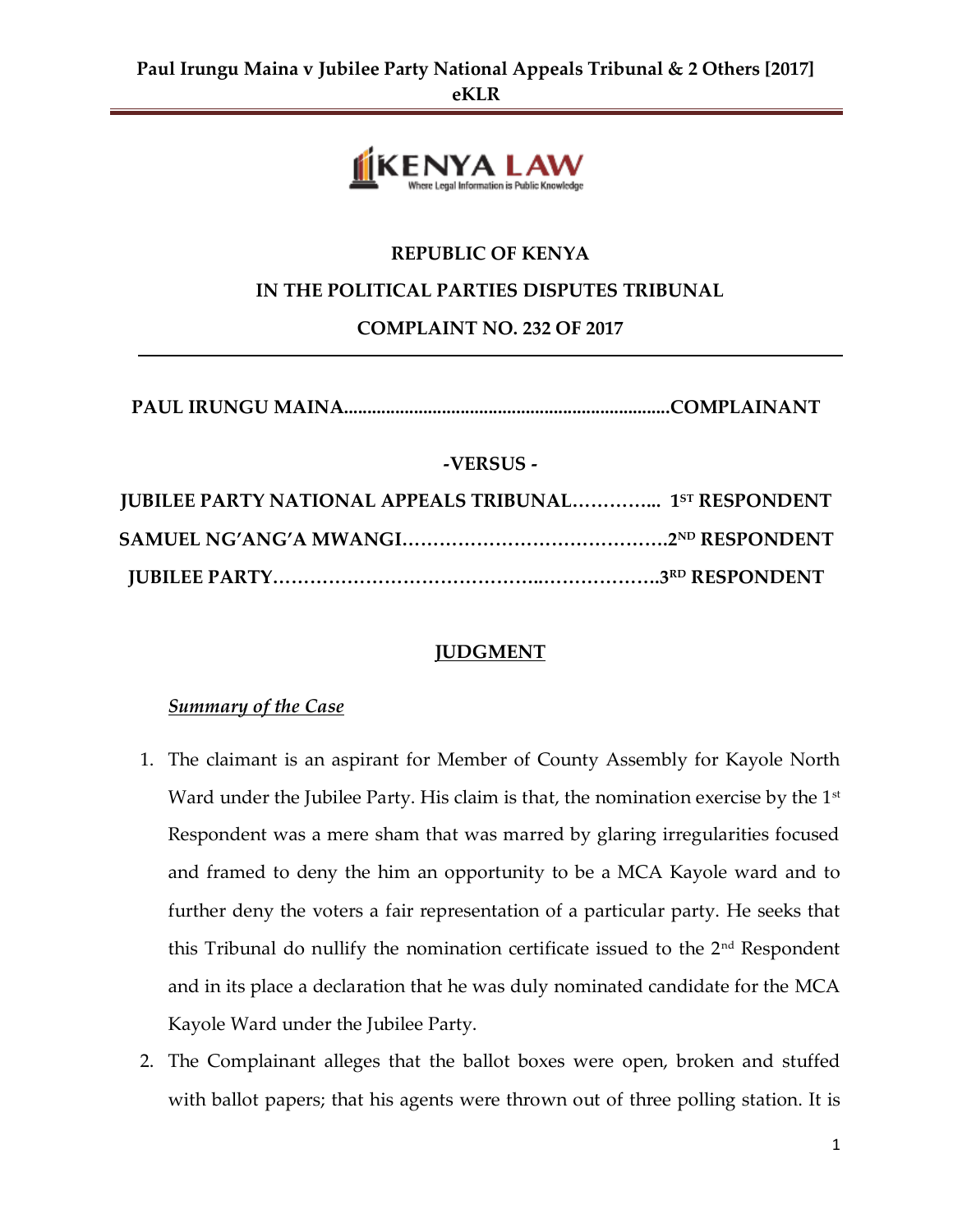### **Paul Irungu Maina v Jubilee Party National Appeals Tribunal & 2 Others [2017] eKLR**

his submission that the repeat of the nomination exercise is impractical owing to time constraints on all parties concerned and the elections timetable. He urges the tribunal to find that he was duly nominated to be the holder of Jubilee Party Ticket for MCA Kayole ward.

- 3. The complainant alleges that he was aggrieved by the nomination process which according to him was a sham and an abuse of the election and nomination process. He admits filing *Complaint No. 117 of 2017* before the National Appeals Tribunal challenging the  $1<sup>st</sup>$  Respondent's decision to disenfranchise the applicant. He alleges that this *Complaint No. 117/2017* is yet to be decided. Further, that the 1<sup>st</sup> Respondent has in their custody all the relevant factual and material detail on their Jubilee party National Elections Appeals Committee and Tribunal Rules and procedure on post nomination rules. He urges the Tribunal to allow the Complaint by granting the orders sought.
- 4. This Complaint is undefended.

#### *Analysis*

- 5. We note that the Complainant herein has made glairing allegations geared towards questioning the entire process of the nomination. We find this allegation to be mere allegation with no substantive evidence to warrant us to disturb the decision of the  $3<sup>rd</sup>$  Respondent that granted the  $2<sup>nd</sup>$  Respondent with the nomination certificate.
- 6. This Tribunal has an original and appellate jurisdiction to hear disputes regarding parties' primaries. In this instance, if indeed the Complainant was aggrieved with the failure of the NAT to hear and determine his complaint he ought to have presented before this Tribunal the evidence relied upon to show